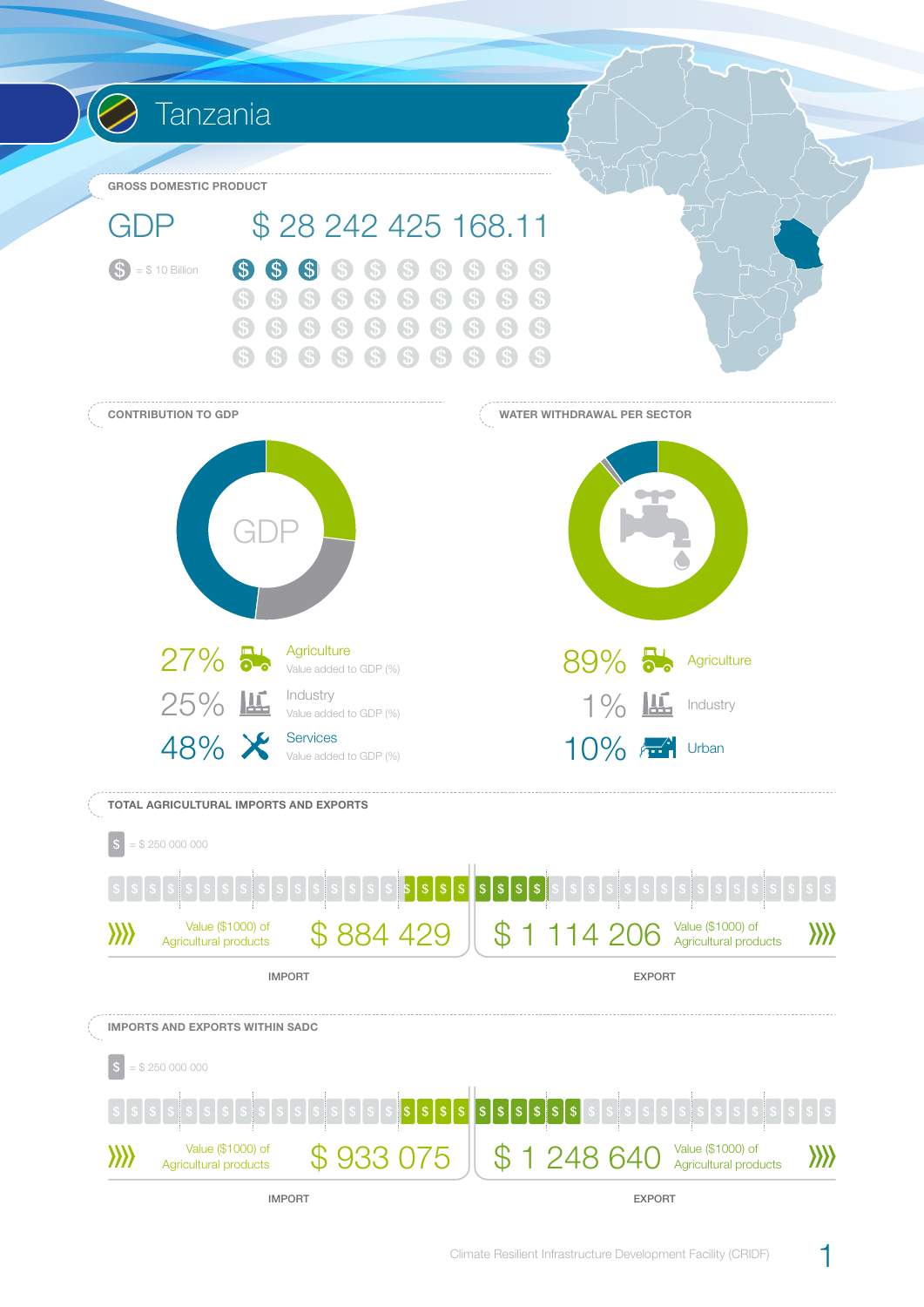

Tanzania

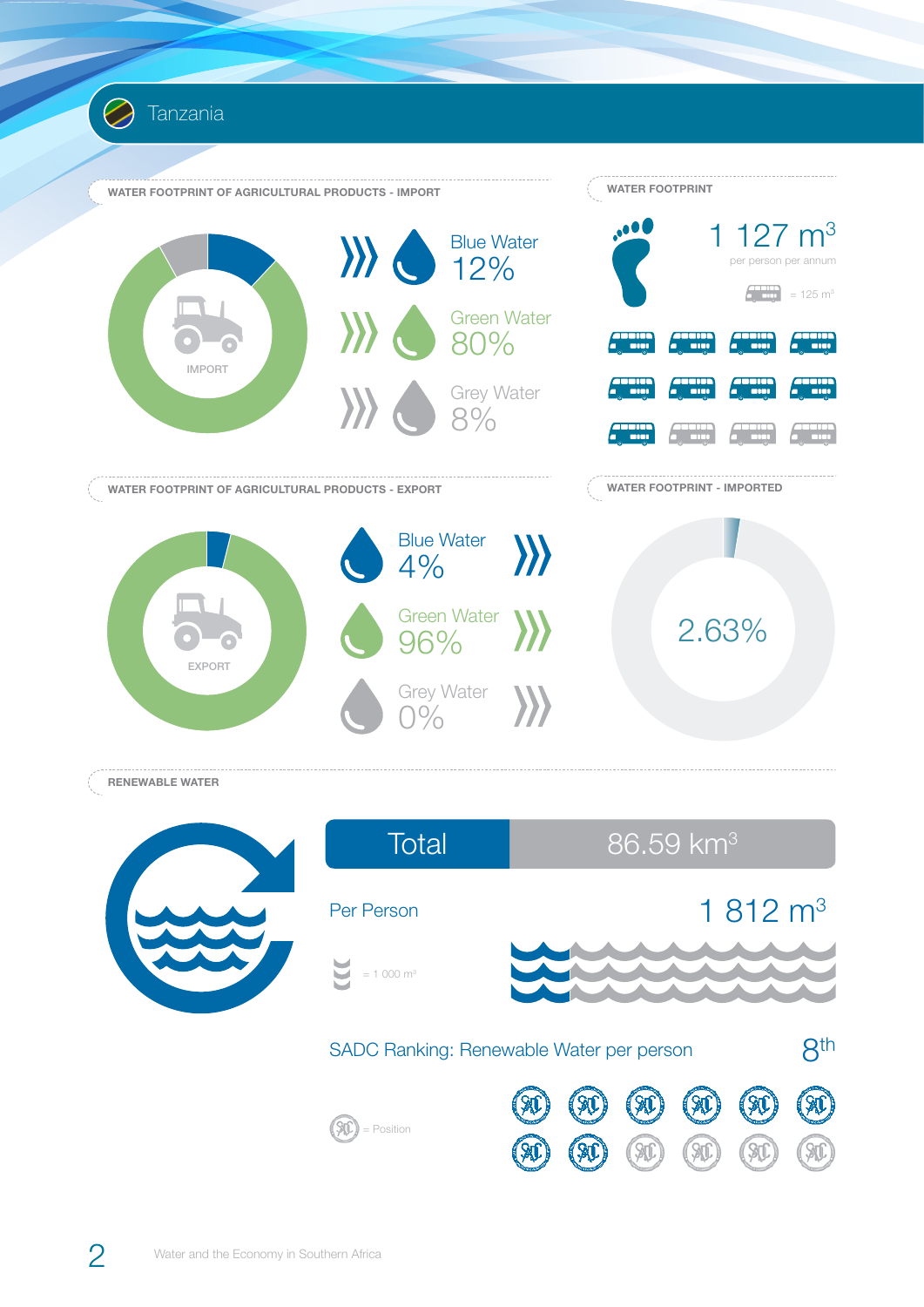## Water and the Economy in Southern Africa



## **WATER WITHDRAWALS**